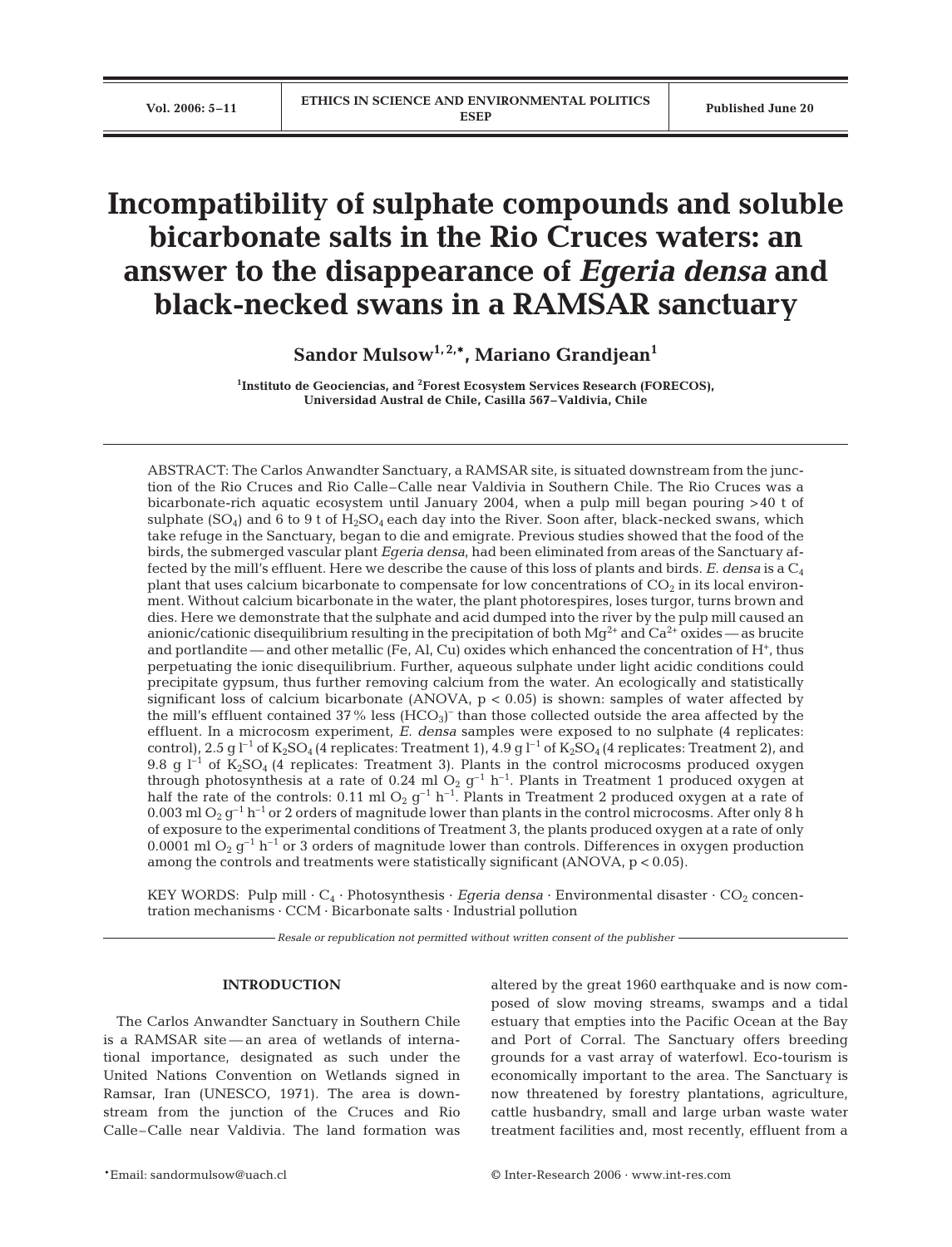new pulp mill. More than 90% of the waste water released into the Rio Cruces comes from the CELCO– ARAUCO pulp mill.

In January 2004, more than 6000 black-necked swans were counted in the Sanctuary. During April to May 2004, dozens of these swans were found dead, floating in the waters of the Sanctuary. After July, only a few hundred were left. By then, most of the blacknecked swans had emigrated from the Sanctuary and more than 200 swans had been found dead. The local authorities ordered an ecological assessment study to establish the cause of the disappearance and death of the birds. The local university, Universidad Austral de Chile (UACH), undertook exhaustive studies to define and eliminate hypotheses to explain the death of the birds (UACH 2004, 2005). The principal outcome of these studies was that the main food source for the birds, a vascular sub-aquatic plant, *Egeria densa,* had been completely eliminated from the Sanctuary*.* However, the studies did not identify the cause of the loss of *E. densa*. Here we report an experiment designed to determine why the plant disappeared.

*Egeria densa* and *Elodea Canadensis,* both occurred in the waters of the Sanctuary. They are  $C_4$  photosynthetic vascular plants, which are adapted to living in habitats with low concentrations of  $CO_{2i}$  ribulose-1, 5-bisphosphate carboxylase/oxygenase (RuBisCo) catalyzes either photosynthesis or photorespiration, depending on the concentration of  $CO<sub>2</sub>$  or  $O<sub>2</sub>$  in their local environment (Browse et al. 1977, 1979, Bowes et al. 1978, Bowes & Salvucci 1989, Long 1991, 1999, Magnin et al. 1996, 1997, Reiskind et al. 1997, Casati et al. 2000, Leegood 2002, Maberly & Madsen 2002). Diffusion of  $CO<sub>2</sub>$  in water is  $10<sup>4</sup>$  times lower than in air. Low  $CO<sub>2</sub>$  concentrations and high concentrations of  $O<sub>2</sub>$ in the water lead RuBisCo toward photorespiration and away from photosynthesis (Holaday & Bowes 1980, Leegood 2002).

Submersed plants, algae and cyanobacteria among others, compensate for these adverse conditions through biophysical or proton extrusion mechanisms (together referred to as  $CO<sub>2</sub>$  concentration mechanisms, CCM). These mechanisms convert soluble calciumbicarbonate  $(HCO<sub>3</sub>)<sup>-</sup>$  to  $CO<sub>2</sub>$ . At least 3 species of Hydrocharitaceae — *Hydrilla verticillata* (Bowes et al. 1979, Holaday et al. 1983, Moore et al. 1987, Morton & Keeley, 1990, Magnin et al. 1997), *Egeria densa* (Dai et al. 1993, Casati et al. 2000) and *Elodea canadensis* (de Groote & Kennedy  $1977$ ) — show evidence of  $C_4$  metabolism associated with CCM (Bowes et al. 1971). Badger & Spalding (2000) proposed a generic model to describe CCM in submersed plants, such as *E. densa*: the poor affinity of RuBisCo for  $CO<sub>2</sub>$  and its relatively high affinity for  $O_2$  requires that the plants increase intracellular partial pressures of  $CO<sub>2</sub>$  incorporating soluble salts of

(HCO3) – present in the surrounding water, otherwise *E. densa* cannot photosynthesise (see Leegood 2002 for details). Calcium bicarbonate in water can be easily disassociated by a stronger anion such as  $SO_4^2$ <sup>-</sup>. It is also affected by pH < 7.0 and by high temperatures.

In January 2006, CELCO–ARAUCO began operation of a kraft-bleached type pulp mill on the Rio Cruces above the RAMSAR Sanctuary. The mill has an annual capacity limited to 550 000 t (WWF 2005). It discharges  $SO_4$  into the river at a rate of  $>40$  t d<sup>-1</sup> (the pulp mill stated officially that the discharge of sulphate is in the order of 40 t  $d^{-1}$ , but they have been fined for operating in excess of this limit). Aluminum sulphate, similar to  $ALUM^{TM}$ , a hydrated salt of aluminum, coagulates suspended material  $(A<sup>3+</sup>)$  and clarifies the effluent before it leaves the mill. The plant also reports the discharge of 6 to 9 t d<sup>-1</sup> of  $H_2SO_4$ .

Before the pulp mill began operations, (1) Campos (1995) characterized the Rio Cruces as a freshwater river buffered with bicarbonate concentrations of 27.9  $\pm$  8.7 (SD) mg (HCO<sub>3</sub>)<sup>-</sup> l<sup>-1</sup> (n = 7) and (2) water at a sampling station (named Puente Rucaco) located 1 km downstream of the pulp mill had concentrations of  $SO<sub>4</sub>$  $< 0.6 \pm 0.3$  (SD) mg SO<sub>4</sub> l<sup>-1</sup> (n = 20) (DGA 1993). In February 2006 at the same station, we measured concentrations of SO<sub>4</sub> as high as 4.5 mg l<sup>-1</sup>—more than 7 times its historic levels.

#### **MATERIALS AND METHODS**

In February–March 2006, 2 yr after the pulp mill began production, we sampled 11 stations along the Rio Cruces. Two stations were located upstream of the effluent discharge (Table 1), 1 station was 1 km downstream of the effluent discharge (Puente Rucaco, Table 1), 6 stations were located within the limit of the Sanctuary and 2 were located in the Rio Calle–Calle. The samples were collected using a van Dorn bottle from a research vessel at the stations located in the Sanctuary and Rio Calle–Calle and by hand using SCUBA equipment at stations located upstream and downstream of the pulp mill.

Concentrations of  $CO<sub>2</sub>$  and  $(HCO<sub>3</sub>)$ <sup>-</sup> were analyzed on site using titration techniques (Parson et al. 1985), and pH was measured using an Orion temperature corrected pH meter. Water samples for analysis of major cations and anions were collected using a highdensity plastic bottle and kept cool before being sent to SERNAGEOMIN, an ISO 9000 credited Laboratory, for analysis. Cations and anions were determined using Ionic DX Chromatography. The cation/anion concentration values were then entered into WATEQ4F (Ball & Nordstrom 2001) to evaluate the cation/anion equilibrium.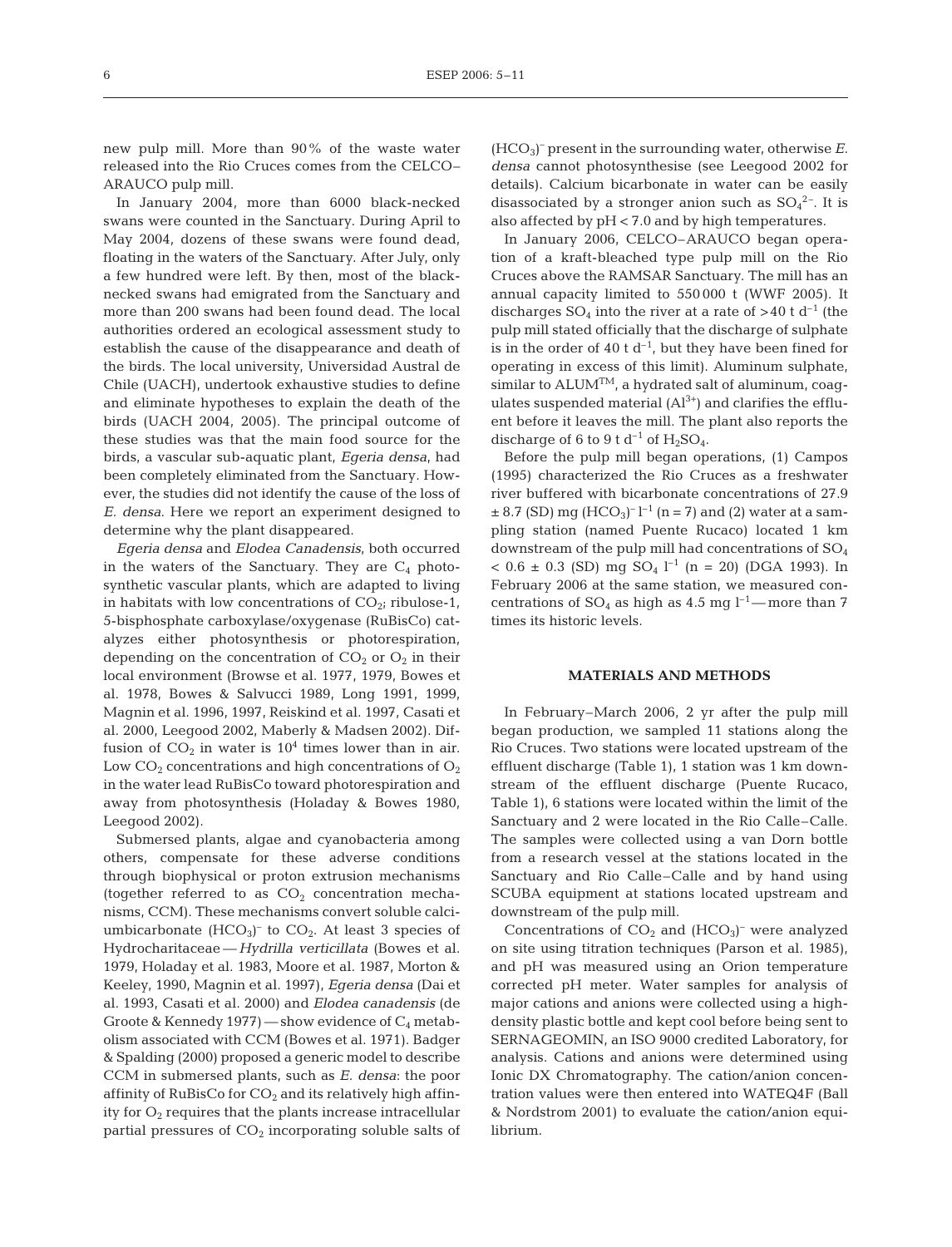| Table 1. Bicarbonate concentrations measured in the water column. Values are        |
|-------------------------------------------------------------------------------------|
| means $\pm$ SD of 6 replicates from 11 stations located upstream and downstream of  |
| the pulp mill effluent. Shaded rows represent stations located within the limits of |
| the Carlos Anwandter Sanctuary that have been heavily impacted by the effluent.     |
|                                                                                     |

| Stn                                                                                      | Latitude<br>$(^{\circ}S)$ | Longitude<br>(°W) | Depth<br>(m)   | $SO_4$ | Alkalinity<br>$\text{Im} q l^{-1}$ $\text{Im} q HCO_3 l^{-1}$ |  |  |
|------------------------------------------------------------------------------------------|---------------------------|-------------------|----------------|--------|---------------------------------------------------------------|--|--|
| <b>Puente Cruces</b>                                                                     | $39^{\circ}26'9.9$        | 72° 45' 35.9      | $\mathbf{1}$   | 0.70   | $29.48 \pm 1.76$                                              |  |  |
| Puente Negro                                                                             | 39° 29′ 21.6              | 72° 48' 33.8      | 1              | 0.77   | $35.07 \pm 10.78$                                             |  |  |
| Puente Rucaco <sup>a</sup>                                                               | $39^{\circ}33'6.6$        | 72° 54' 8.0       | 1              | 4.52   | $24.40 \pm 3.05$                                              |  |  |
| Isla Teja                                                                                | 39°47′15.0                | 73° 16' 31.3      | $\Omega$       | 3.37   | $20.33 \pm 1.76$                                              |  |  |
|                                                                                          |                           |                   | 5              | 3.39   | $28.46 \pm 1.76$                                              |  |  |
| Cabo Blanco                                                                              | 39°46′39.4                | 73° 15' 21.3      | $\overline{0}$ | 3.32   | $19.31 \pm 1.76$                                              |  |  |
|                                                                                          |                           |                   | 3              | 3.40   | $17.28 \pm 1.76$                                              |  |  |
| Punucapa                                                                                 | 39° 45' 26.3              | 73° 15' 39.5      | $\overline{0}$ | 3.32   | $16.26 \pm 1.76$                                              |  |  |
|                                                                                          |                           |                   | 6              | 3.23   | $14.23 \pm 1.76$                                              |  |  |
| San Ramón                                                                                | 39°44′14.0                | 73° 16' 4.4       | $\overline{0}$ | 2.84   | $15.25 \pm 0.00$                                              |  |  |
|                                                                                          |                           |                   | $\overline{2}$ | 2.82   | $14.23 \pm 1.76$                                              |  |  |
| <b>Tres Bocas</b>                                                                        | 39°43′34.9                | 73° 14' 53.6      | $\overline{0}$ | 3.17   | $16.26 \pm 1.76$                                              |  |  |
|                                                                                          |                           |                   | 3              | 3.12   | $19.31 \pm 1.76$                                              |  |  |
| Cau Cau                                                                                  | $39^{\circ}47'5.1$        | 73° 15' 53.0      | $\overline{0}$ | 1.88   | $21.35 \pm 3.05$                                              |  |  |
|                                                                                          |                           |                   | 6              | 2.58   | $21.35 \pm 0.00$                                              |  |  |
| Calle-Calle 1                                                                            | 39°48′53                  | 73° 14' 1.5       | $\theta$       | 1.37   | $26.43 \pm 1.76$                                              |  |  |
|                                                                                          |                           |                   | 4              | 1.36   | $29.48 \pm 1.76$                                              |  |  |
| $Calle-Calleb$                                                                           | 39°49′12.4                | 73° 13' 23.6      | $\mathbf{0}$   | 1.26   | $29.48 \pm 1.76$                                              |  |  |
|                                                                                          |                           |                   | 5              | 1.34   | $32.53 \pm 4.65$                                              |  |  |
| <sup>ap</sup> uente Rucaco station is located 1 to 2 km downstream of effluent discharge |                           |                   |                |        |                                                               |  |  |

Puente Rucaco station is located 1 to 2 km downstream of effluent discharge and has the highest value of sulphate recorded and reported here <sup>b</sup>At this staion water and plants were collected for the experimental work

For experiments, complete and healthy *Egeria densa* plants as well as water were collected from Stn Calle– Calle 2 (see Table 1); these samples were considered unaffected by the pulp mill effluent. Water and plants were transported immediately in a cooler to the Geobenthos Laboratory at UACH. Once in the Laboratory, four 100 l glass aquaria were filled with tap water and kept at 14 to 16°C with a custom made chilling device. In each aquarium, four 10 l glass microcosms were arranged, aerated and kept out of contact with the refrigerated water. In each of these, we placed a section of *E. densa* stem with verticillata in good condition and including the apex (0.6 to 0.8 g dry wt) inside an inverted, transparent gas-tight funnel (bio-oxygen meter). At the tip of the funnel, a plastic syringe was inserted and filled with water. Oxygen produced by the plant rose into the tip of the funnel displacing water. Oxygen production was used to estimate the photosynthesis rate of the plant  $(ml O<sub>2</sub> q<sup>-1</sup> h<sup>-1</sup>).$ 

To test the effects of sulphate effluent on the plants, all 10 l microcosms described above were fitted with a bio-oxygen meter and a sample of *Egeria densa* and allowed to produce oxygen for 8 h. In this way, the natural photosynthetic rate was determined for each plant. Then, 4 individual plant samples (replicates) were designated randomly to one of 4 control replicates or to one of 4 replicates of 3 different treatments. The 4 control replicates had no addition of  $K_2SO_4$ . The 4 replicates of Treatment 1 received a dose equivalent to 15 d of sulphate released by the pulp mill (specific concentration of 2.5 g  $SO<sub>4</sub>$ ) l –1). The 4 replicates of Treatment 2 received the equivalent of 30 d of sulphate release (specific concentration of  $4.9$  g  $SO_4$   $l^{-1}$ ) and the 4 replicates of Treatment 3 received the equivalent of 60 d of sulphate effluent (specific concentration of 9.8 g  $SO_4 1^{-1}$ ).

Calculation of the equivalent doses was based on the company's own estimate of 40 t  $d^{-1}$  of sulphate release by the pulp mill — an estimate lower than that provided by UACH (2005) which, in December 2004, stated that CELCO–ARAUCO discharged 59 t  $d^{-1}$  of sulphate salts. We then used a dilution factor for the Sanctuary of  $250 \times 10^6$  l to arrive at 15 d (2.5 g  $SO_4$  l<sup>-1</sup>), 30 d (4.5 g  $SO_4$  $\rm l^{-1})$  and 60 d (9.8 g SO $\rm_4$   $\rm l^{-1})$  equivalent doses of sulphate in the treat-

ment microcosms. Statististical analyses were carried out using a PC program Statistica™. Differences were considered significant at p < 0.05.

#### **RESULTS**

#### **Fieldwork**

The concentration of  $(HCO<sub>3</sub>)<sup>-</sup>$  was statistically significantly higher at stations located outside the Sanctuary and outside the areas affected by pulp mill effluent than that at stations located within the Sanctuary boundaries downstream of the pulp mill effluent, including Puente Rucaco (1-way ANOVA, p < 0.005). In general, the samples outside the affected parts of the Sanctuary had up to 37% more  $(HCO<sub>3</sub>)$ <sup>-</sup> than those collected inside the area affected by the pulp mill effluent (Table 1).

The concentration of  $SO_4$  was 3 times higher at Rucaco and at stations within the Sanctuary than that at stations located outside the areas influenced by the pulp mill; these differences are ecologically and statistically significant  $(1$ -way ANOVA,  $p < 0.05$ ) (Table 1).

There was a strong negative correlation  $(r^2 = 0.81; p <$ 0.05) between the concentration of  $SO_4$  and  $HCO_3$ ; thus, the higher the concentration of sulphate, the lower the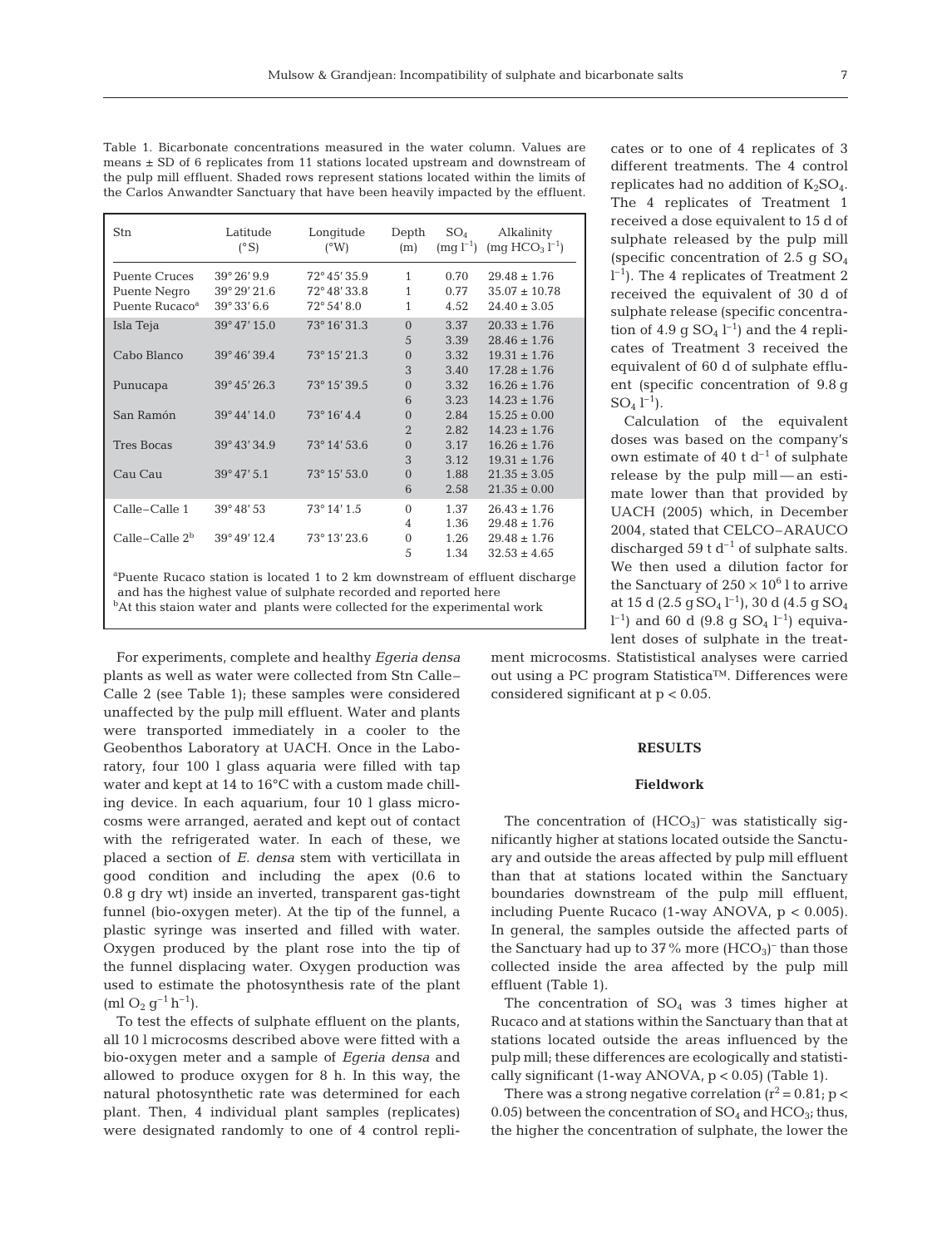concentration of HCO<sub>3</sub>. Furthermore, in the period 1987 to 1992, Puente Rucaco station had  $SO<sub>4</sub>$  concentrations 5 times lower than those observed today  $(0.6 \pm 0.3 \text{ mg})$  $SO_4$   $l^{-1}$ , n = 20; Rio Rucaco: 1987 to 1992; DGA 1993).

All pH, temperature and cation and anion concentrations (HCO<sub>3</sub><sup>2</sup>-, SO<sub>4</sub><sup>2</sup>-, Cl<sup>-</sup>, NO<sub>3</sub><sup>-</sup>, Ca<sup>2+</sup>, Mg<sup>2+</sup>, Na<sup>+</sup> and  $K^+$ ) measured for the 11 sample stations were analyzed using WATEQ4F (Ball & Nordstrom, 2001) to examine the tendency of water to reach mineral solubility equilibria as a constraint on interpreting the chemistry of natural waters (Ball & Norstrom, 2001). The calculated differences in cation/anion balance between stations affected by the pulp mill effluent and those unaffected were ecologically and statistically significant (ANOVA,  $p < 0.05$ ). When we compared our data with the historical data collected by the Direccion General de Aguas de Chile (DGA) during 1987 to 1992, sites unaffected by the effluent today were not statistically different from the historical data, while sites downstream from the pulp mill effluent today were.

The chemical changes outlined above coupled with rises in temperature and decreases in pH has induced the formation of fulvic–humic complexes — yellow substance or Gelbstoff — that now colors and clouds the waters of the Sanctuary. The presence of anions increased conductivity dramatically to levels higher than 6000  $\mu$ S cm<sup>-2</sup> (S. Mulsow pers. obs.).

Egeria densa was only found in waters with (HCO<sub>3</sub>)<sup>-</sup> concentrations greater than 26 mg  $(HCO<sub>3</sub>)<sup>-1<sup>-1</sup></sup>$  and geographically was only found in the waters of the Rio Calle–Calle that were unaffected by the pulp mill effluent. *E. densa* was not found when the water concentration of  $(HCO<sub>3</sub>)$ <sup>-</sup> was less than 20 mg  $(HCO<sub>3</sub>)$ <sup>-</sup> l<sup>-1</sup> or  $SO_4^2$ <sup>-</sup> concentration was higher than 1.8 mg  $SO_4^2$ <sup>-</sup>  $l^{-1}$ . SO<sub>4</sub><sup>2-</sup> was the only major chemical compound that the pulp mill was known to release that was not subject to an environmental impact study prior to the mill's operation.

Analysis with WATEQ4F showed that the waters affected by the pulp mill's effluent including those in the Sanctuary were supersaturated with the mineral phases of brucite and portlandite —both  $Mg^{+2}$  and  $Ca<sup>+2</sup>$  oxides. Aqueous sulphate under light acidic conditions can precipitate gypsum  $(CaSO_4 \cdot 2H_2O)$ , thus further removing calcium from the water. The calcium comes only from the mineral phases of soils in the watershed. Thus, the source of calcium is limited. Removal of calcium through mineral formation lowers the concentration of calcium bicarbonate. Further, the over abundance of anions in the waters affected by the pulp mill effluent coupled with high concentrations of aluminum (UACH 2005) causes loss of dissolved cations. In addition to the formation of brucite and portlandite, other metallic (Fe, Al, Cu) oxides can form

which enhances the concentration of  $H<sup>+</sup>$  thus perpetuating the cation/anion disequilibrium.

In the spring and summer, the temperature of the waters in the Sanctuary rises. Even an increase in temperature of a few tenths of a degree (°C) would further increase the imbalance of the  $CaCO<sub>3</sub>-HCO<sub>3</sub>$  $CO<sub>2</sub>–H<sub>2</sub>O$  buffer system. The buffering system of water in the Sanctuary, which was at equilibrium before the pulp mill began operations, rapidly collapsed creating buffer deficiencies in the Rio Cruces.

Furthermore, the waters in the estuary of Rio Cruces are slow moving — residence time is long. Thus the reaction time of chemical compounds released into the river, such as  $SO_4$ , is extended, exacerbating the effects of the added material on the ecosystem. The result is the direct and negative effect on *Egeria densa* and the indirect and negative effect on the blacknecked swan for which the Sanctuary was a refuge.

#### **Experimental work**

The rates of photosynthetic production of oxygen in the initial experiment in all microcosms — those used as controls or treatment vessels — were not statistically different (Fig. 1, no addition of sulphate; ANCOVA, p < 0.05). However when the same plants, were exposed to a dose of  $SO_4$  salt equivalent to 15 d (2.5 g  $SO_4$  l<sup>-1</sup>), 30 d  $(4.9 \text{ g } SO_4 \; \text{L}^{-1})$  and 60 d  $(9.8 \text{ g } SO_4 \; \text{L}^{-1})$ , photosynthetic rates decreased by orders of magnitudes compared to controls, and the differences were statistically significant (Fig. 2). Controls produced oxygen at a rate of  $0.24$  ml  $O<sub>2</sub>$  $g^{-1}$  h<sup>-1</sup>. Plants in Treatment 1 (2.5 g SO<sub>4</sub> l<sup>-1</sup>) produced oxygen at half the rate of the controls:  $0.11$  ml  $O_2$   $g^{-1}$  h<sup>-1</sup>. Plants in Treatment 2 (4.9 g  $SO_4$   $l^{-1}$ ) produced oxygen at a rate 2 orders of magnitude lower than plants in the control microcosm: 0.003 ml  $O_2$   $g^{-1}$  h<sup>-1</sup>. After only 8 h of exposure to the experimental conditions of Treatment 3  $(9.8 \text{ g SO}_4 \text{ }^{\{-1\}})$ , the plants produced oxygen at a rate 3 orders of magnitude lower than those in the control microcosm: 0.0001 ml  $O_2$   $q^{-1}$  h<sup>-1</sup>.

The only compound added to the treatment microcosms was  $SO_4$  in the form of  $K_2SO_4$  (Merck grade). The initial conditions (pH,  $CO<sub>2</sub>$ , temperature,  $HCO<sub>3</sub><sup>-</sup>$ ) of the water in the controls did not change during the experiment. However, these variables changed in the treatment microcosms. A change in pH of 0.4 over the course of the experiment (Table 2) that indicates an ecologically significant decrease in the concentration of  $(HCO<sub>3</sub>)<sup>-</sup>$  had occurred. In all the treatments,  $(HCO<sub>3</sub>)$ <sup>-</sup> decreased 10 to 30% compared to initial concentrations and, in these microcosms, *Egeria densa* decreased its photosynthetic rate by orders of magnitude (Table 2). The plants lost rigidity and turned brown; their health deteriorated.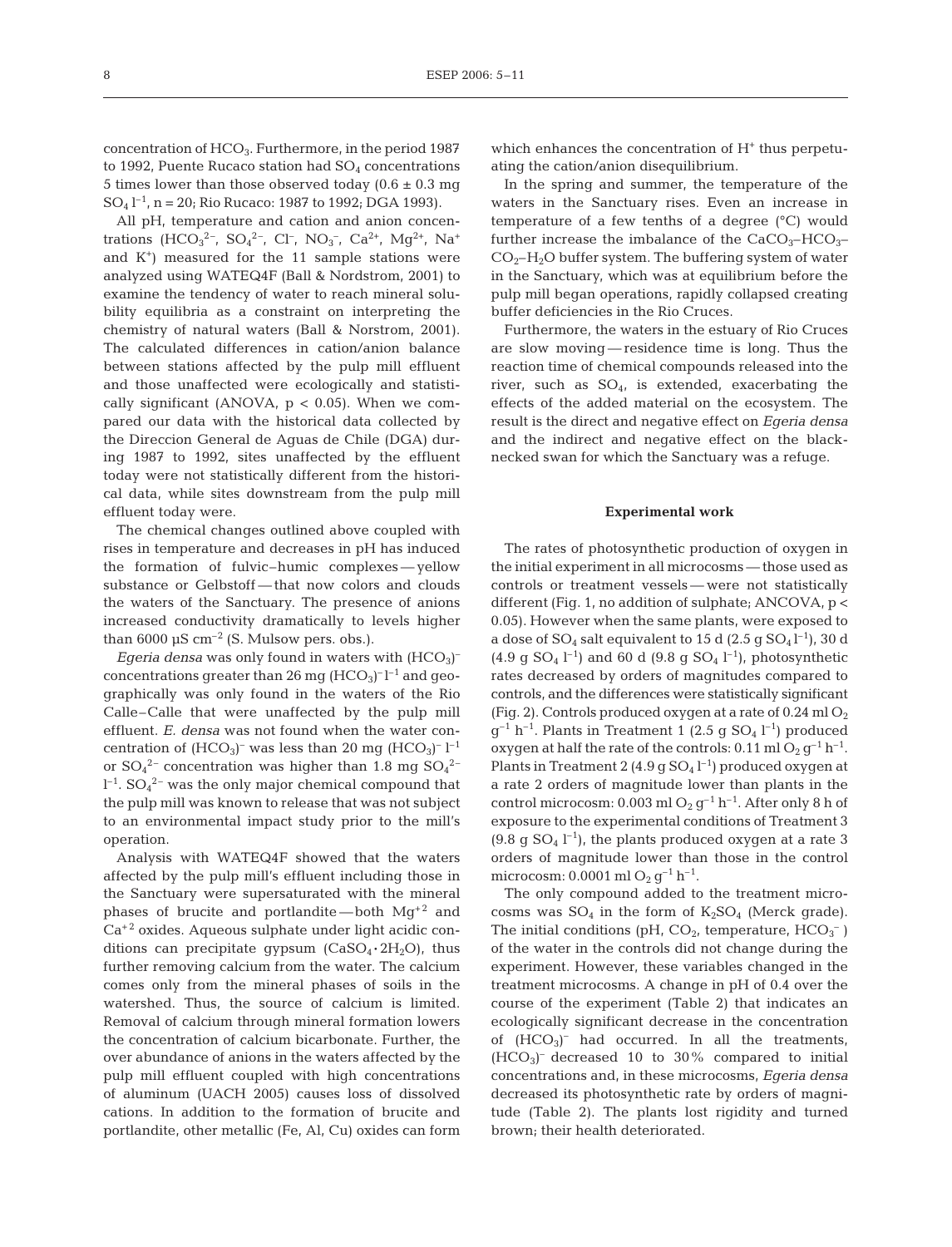

Fig. 1. *Egeria densa*. Initial photosynthetic rate determined as oxygen production before the plants were exposed to sulphate salt. 15 d (2.5 g  $K_2SO_4$  l<sup>-1</sup>), 30 d (4.9 g  $K_2SO_4$  l<sup>-1</sup>) and 60 d (9.8 g  $K_2SO_4$  l<sup>-1</sup>) exposure equivalent doses were administered in separate microcosms after this initial trial



Fig. 2. *Egeria densa*. Photosynthetic rate determined as oxygen production after the plants were exposed to sulphate salt. The control plants produced more than 1 ml of oxygen per hour per gram of plant. Plants exposed to 15 d equivalent dose  $(2.5 \text{ g } K_2\text{SO}_4 \text{ } l^{-1})$  produced less than 50% of the control, those plants exposed to 30 d (4.9 g  $\rm K_2SO_4$   $\rm l^{-1})$  and 60 d (9.8 g  $\rm K_2SO_4$  $l^{-1}$ ) equivalent doses produced oxygen at a rate 2 and 3 orders of magnitude lower than that of the control. At the end of the experiment, the plants exposed to the 2 highest doses of sulphate did not produce more oxygen after 4 h of exposure, i.e. no photosynthesis

## **DISCUSSION**

We have demonstrated that the addition of  $SO<sub>4</sub>$ decreased the concentration of  $(HCO<sub>3</sub>)<sup>-</sup>$  in the experimental microcosms. The concentration of  $CO<sub>2</sub>$  was similar before and after the experiment. *Egeria densa*, a  $C_4$  vascular plant that uses  $(HCO_3)$ <sup>-</sup> salt uptake as a CO2 concentrating mechanism could not photosynthesize (generate oxygen) when exposed to low concentrations of SO4.

A similar phenomenon must have occurred in the Sanctuary after the CELCO–ARAUCO pulp mill began operations in January–February 2004 (Table 1).

Table 2. Microcosm experimental conditions for *Egeria densa* before and after addition of  $K_2SO_4$ . Water and plants were collected at Stn Calle–Calle 1, outside the affected Sanctuary

|                         | pH  | Temp.<br>(°C) | CO <sub>2</sub><br>$(mq l^{-1})$ | HCO <sub>3</sub><br>$(mq l^{-1})$ |
|-------------------------|-----|---------------|----------------------------------|-----------------------------------|
| Initial conditions      |     |               |                                  |                                   |
| Control                 | 7.8 | 15.0          | $1.95 + 0.47$                    | $25.9 + 2.8$                      |
| Treatment 1             | 7.9 | 14.5          | $1.47 \pm 0.25$                  | $30.5 \pm 1.1$                    |
| Treatment 2             | 7.8 | 14.5          | $1.76 + 0.44$                    | $31.5 + 1.7$                      |
| Treatment 3             | 77  | 15.0          | $1.70 + 0.54$                    | $27.8 + 2.6$                      |
| <b>Final conditions</b> |     |               |                                  |                                   |
| Control                 | 7.7 | 15.0          | $1.87 \pm 0.46$                  | $25.3 \pm 2.7$                    |
| Treatment 1             | 7.4 | 15.5          | $1.76 + 0.44$                    | $26.4 + 3.5$                      |
| Treatment 2             | 7.3 | 16.0          | $1.46 \pm 0.25$                  | $24.4 \pm 3.1$                    |
| Treatment 3             | 7.3 | 14.8          | $1.65 + 0.61$                    | $22.6 \pm 2.1$                    |

As a consequence of the mills discharge of  $SO<sub>4</sub>$ , concentrations of this toxin rose 5 to 6 times in the Rio Cruces and 3 to 4 times in the waters of the Sanctuary downstream. Calcium bicarbonate decreased 1.6 times in the same waters. When a similar decrease occurred in our experiment, the plants responded by reducing photosynthesis and they lost their rigidity and turned brown. Their health deteriorated.

*Egeria densa* is a  $C_4$  vascular submersed plant that uses calcium bicarbonate to concentrate  $CO<sub>2</sub>$  near its RuBisCo enzyme to enhance the enzyme's photosynthetic capacity in conditions of low  $CO<sub>2</sub>$  and high  $O<sub>2</sub>$ concentrations (Bowes et al. 1971, 1979, Leegood et al. 2002). When the plant is confronted with low calcium bicarbonate concentrations and resulting low  $CO<sub>2</sub>$ , and high  $O<sub>2</sub>$ , RuBisCo is unable to catalyze photosynthesis and begins to catalyze photorespiration instead.

All previous studies of the ecological disaster in the Carlos Anwandter Sanctuary following the onset of operations at the CELCO–ARAUCO pulp mill were observational and presented correlations only, not cause and effect relationships (UACH 2004, 2005). These studies observed that only submersed vascular plants died off after the mill opened and only in areas affected by the mill's effluent. The plants lost turgor, displayed deposits on their surfaces, turned brown and died (UACH 2004, 2005). The submerged vascular plant *Egeria densa* is the major source of food for the black-necked swans that take refuge in the Sanctuary. When this plant died as a result of the  $SO<sub>4</sub>$  released by the mill, as demonstrated here, the birds died or emigrate from the Sanctuary. The birds, like the plants in the treatment microcosms, showed signs of low resilience to environmental stresses that they had previously survived, displayed enhanced colonization by parasites and exhibited low rates of depuration of metals (UACH 2004, 2005). The health of the birds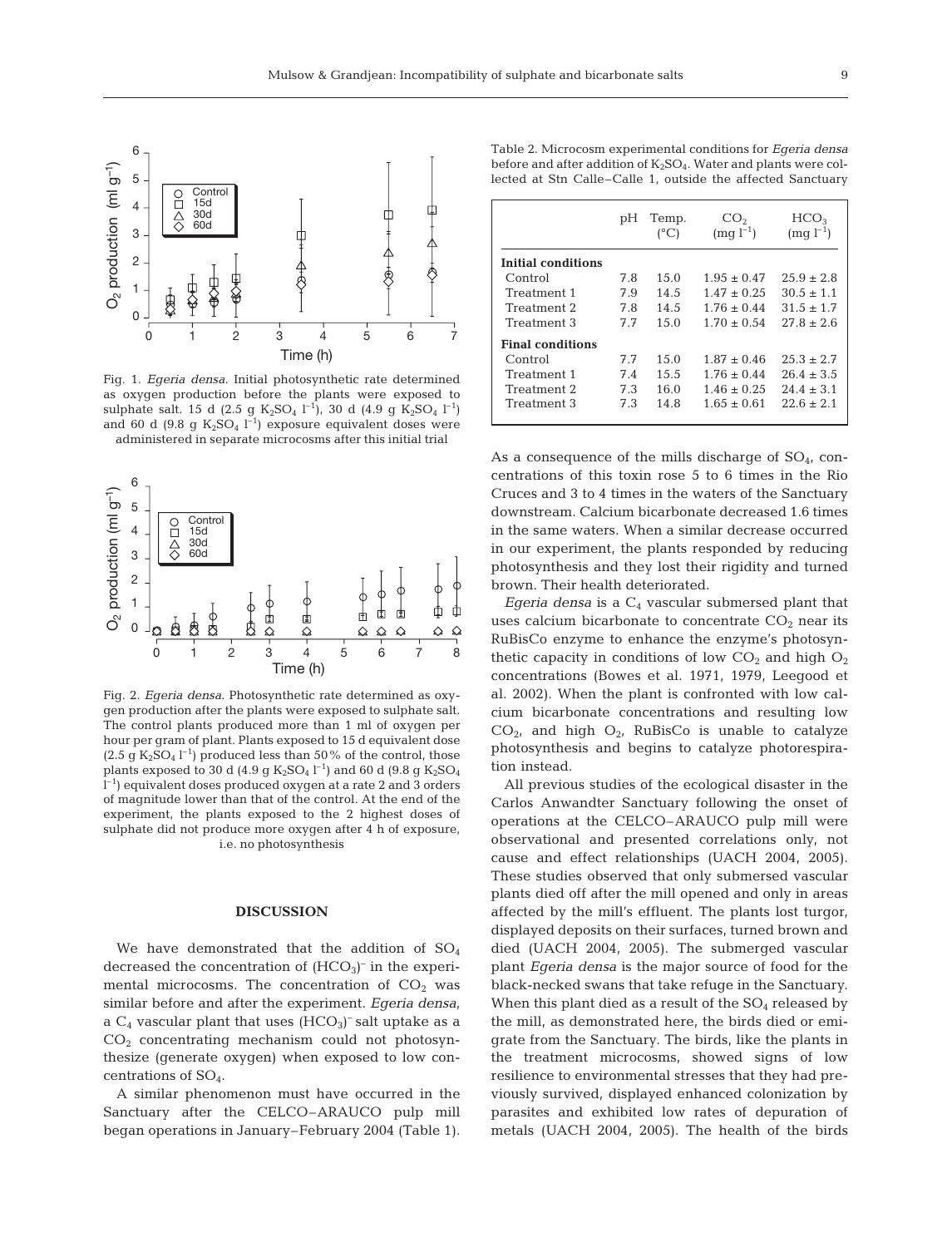deteriorated, just as the health of the plants had deteriorated in the treatment microcosms.

The present study demonstrates that  $SO_4$  salts released by the CELCO–ARAUCO pulp mill forced the  $CO<sub>2</sub>/HCO<sub>3</sub>/CO<sub>3</sub>$  equilibrium towards an ecologically and statistically significant decrease in  $(HCO<sub>3</sub>)$ <sup>-</sup>, a compound essential to *Egeria densa*'s photosynthetic production, health and survival.

We have reproduced the significant inverse relation of  $SO_4$  concentration and  $(HCO_3)$ <sup>-</sup> found in the 11 stations sampled. The presence of strong acids in the aquatic system disrupted the following equilibrium:

$$
2[Ca^{2+}] + 2[Mg^{2+}] + [Na^{+}] + [K^{+}] + [H^{+}] \Leftrightarrow 2[CO_{3}^{2-}] + [HCO_{3}^-] + [Cl^{-}] + 2[SO_{4}^{2-}] + [OH^{-}] + [NO_{3}^-]
$$

After losing the ionic equilibrium, addition of  $SO_4^2$ resulted in the loss of  $(HCO<sub>3</sub>)<sup>-</sup>$  according to:

$$
H_2SO_4 + Ca (HCO_3) \Leftrightarrow CaSO_4 + 2CO_2 + H_2O
$$

Thus, a strong negative correlation results between  $SO_4$  and  $(HCO_3)$ <sup>-</sup> as demonstrated here. At near neutral pH, this relationship can be summarized as:

$$
[HCO_3]^{-} \Leftrightarrow 2[Ca^{2+} + Mg^{2+}] - 2[SO_4^{2-}]
$$

The fact that the waters affected by the pulp mill effluent are supersaturated with calcium and magnesium oxides confirms the argument that  $SO_4^2$ <sup>-</sup> has been the main cause of the ionic disequilibrium that resulted in the loss of the calcium bicarbonate in the water and the loss of the source of  $CO<sub>2</sub>$  needed by *Egeria densa* to photosynthesise.

The chemical equations above can also be affected by increases in temperature and slight decreases in pH. In both cases, since  $CO<sub>2</sub>$  is at equilibrium with  $H_2CO_{3}$ , escape of  $CO_2$  results in decreased concentrations of (HCO<sub>3</sub>)<sup>-</sup> because bicarbonate is a semi-soluble weak salt in natural waters.

It is precisely this partially dissolved salt of calcium bicarbonate that *Egeria densa* needs for photosynthesis (Prins et al. 1982, Salvucci & Bowes 1983, Sand-Jensen et al. 1985, Gordon 1986) allowing the plants to grow and multiply, thus providing food to sustain the populations of black-necked swans. This calcium bicarbonate has been removed by addition of sulphate, seasonally elevated temperatures and slight acidification of the water.

*Acknowledgements.* The authors thank the students of Geobenthos Laboratory for their constant help while sampling and during experimental work. Partial funding from FONDECYT (grant no. 1050247) to S.M. and analysis and logistics from FORECOS are acknowledged. To Cedric and Fabrice, Sandor Mulsow's sons, for their pristine environmental concern and constant reminders throughout: What are you doing for the Sanctuary, Dad?

**Disclosure: conflicts of interest.** The authors have no personal, financial, political and/or other conflict of interest with the pulp mill or any other industries linked to the study area. The sole motivation of this research was to understand why an ecologically valuable submersed plant disappeared from the waters of the River Cruces and the Carlos Anwandter Sanctuary, a RAMSAR site.

## LITERATURE CITED

- Badger MR, Spalding MH (2000)  $CO<sub>2</sub>$  acquisition, concentration and fixation in cyanobacteria and algae. In: Leegood RC, Sharkey TD, Von Caemmerer S (eds) Photosynthesis: physiology and metabolism. Advances in photosynthesis, Vol 9. Kluwer Academic Publishers, Dordrecht, p 369–397
- Ball JW, Nordstrom DK (2001) User's manual for WATEQ4F, with revised thermodynamic data base and test cases for calculating speciation of major, trace, and redox elements in natural waters: US Geological Survey Open–File Report 91–193, Menlo Park, CA
- Bowes G, Salvucci ME (1989) Plasticity in the photosynthetic carbon metabolism of submersed aquatic macrophytes. Aquat Bot 34:233–266
- Bowes G, Ogren WL, Hageman RH (1971) Phosphoglycolate production catalyzed by ribulose diphosphate carboxylase. Biochem Biophys Res Commun 45:716–722
- Bowes G, Holaday AS, Van TK, Haller WT (1978) Photosynthetic and photorespiratory carbon metabolism in aquatic plants. In: Hall DO, Coombs J, Goodwin TM (eds) Photosynthesis '77. Proc Fourth Int Congr Photosynthesis. The Biogeochemical Society, London, p 289–298
- Bowes G, Holaday AS, Haller WT (1979) Seasonal variation in the biomass, tuber density, and photosynthetic metabolism of *Hydrilla* in three Florida lakes. J Aquat Plant Manag 17:61–65.
- Browse JA, Dromgoole FI, Brown JMA (1977) Photosynthesis in the aquatic macrophyte  $Egeria$  densa. I.  $^{14}\mathrm{CO}_2$  fixation at natural CO<sub>2</sub> concentrations. Aust J Plant Physiol 4:169-176
- Browse JA, Brown JMA, Dromgoole FI (1979) Photosynthesis in the aquatic macrophyte *Egeria densa*. II. Effects of inorganic carbon conditions on  ${}^{14}CO_2$  fixation. Aust J Plant Physiol 6:1–9
- Campos H (1995) Caracterización fisico química de las aguas del Rio Cruces. En: Estudio de impacto ambiental de CELCO-ARAUCO, por Arcadis Geotecnica. CONAMA-Chile
- Casati P, Lara MV, Andreo CS (2000) Induction of a C4-like mechanism of CO2 fixation in *Egeria densa*, a submersed aquatic species. Plant Physiol 123:1611–1621
- Dai ZY, Ku MSB, Edwards GE (1993) C4 photosynthesis the CO2 concentrating mechanism and photorespiration. Plant Physiol 103:83–90
- DeGroote D, Kennedy RA (1977) Photosynthesis in *Elodea canadensis* Michx. Four carbon acid synthesis. Plant Physiol 59:1133–1135
- DGA (Direccion General de Aguas de Chile) (1993) Diagnostico y Clasificacion de los cursos y cuerpos de agua segun objetivo de calidad: Cuenca Rio Valdivia. DGA, Ministerio de Obras Publicas, Santiago
- Holaday AS, Bowes G (1980) C4 acid metabolism and dark CO<sub>2</sub> fixation in a submersed aquatic macrophyte (*Hydrilla*) *verticillata*). Plant Physiol 65:331–335